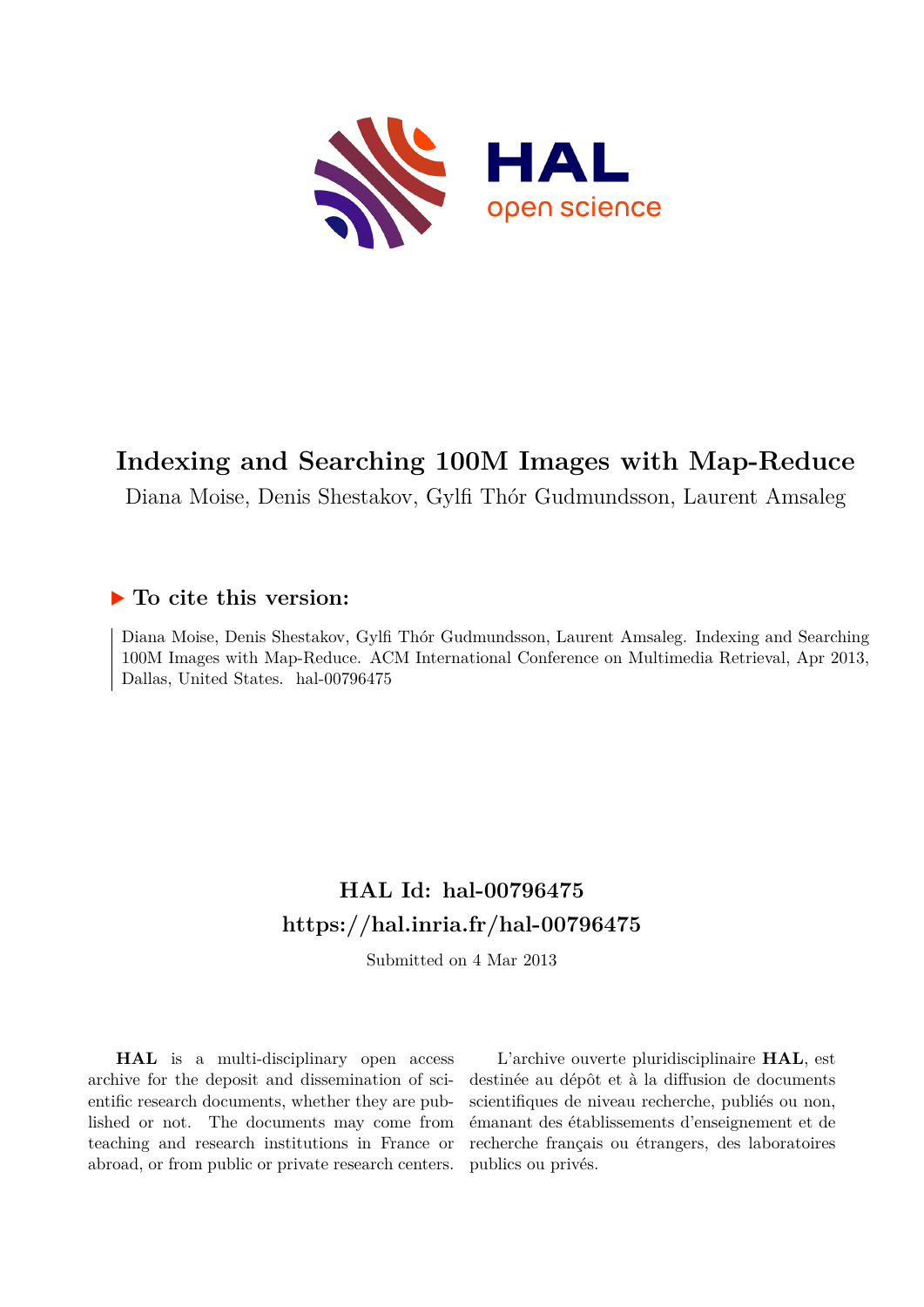# **Indexing and Searching 100M Images with Map-Reduce**

Diana Moise INRIA Rennes Diana.Moise@inria.fr Gylfi Gudmundsson INRIA Rennes Gylfi.Gudmundsson@inria.fr

## ABSTRACT

Most researchers working on high-dimensional indexing agree on the following three trends: (i) the size of the multimedia collections to index are now reaching millions if not billions of items, (ii) the computers we use every day now come with multiple cores and (iii) hardware becomes more available, thanks to easier access to Grids and/or Clouds. This paper shows how the Map-Reduce paradigm can be applied to indexing algorithms and demonstrates that great scalability can be achieved using Hadoop, a popular Map-Reducebased framework. Dramatic performance improvements are not however guaranteed a priori: such frameworks are rigid, they severely constrain the possible access patterns to data and scares resource RAM has to be shared. Furthermore, algorithms require major redesign, and may have to settle for sub-optimal behavior. The benefits, however, are many: simplicity for programmers, automatic distribution, fault tolerance, failure detection and automatic re-runs and, last but not least, scalability. We share our experience of adapting a clustering-based high-dimensional indexing algorithm to the Map-Reduce model, and of testing it at large scale with Hadoop as we index 30 billion SIFT descriptors. We foresee that lessons drawn from our work could minimize time, effort and energy invested by other researchers and practitioners working in similar directions.

## Categories and Subject Descriptors

H.3.4 [Systems and Software]: Distributed systems

## Keywords

High-Dimensional Indexing, Map-Reduce, Hadoop.

## 1. INTRODUCTION

Multimedia collections now reach sizes that were unthinkable a few years back. Many papers published lately in multimedia research venues have experimental sections where

*ICMR'13,* April 16–20, 2013, Dallas, Texas, USA.

Denis Shestakov INRIA Rennes Denis.Shestakov@inria.fr

Laurent Amsaleg IRISA-CNRS Laurent.Amsaleg@irisa.fr

the collections used for evaluations contain millions of images or billions of descriptors [9, 17, 12]. The quest for improving speed, scale and performance is still there, however.

The processing power of each computer has also grown, as well as the size of grids and now clouds. Architectures are now all 64bits, allowing for huge on-board RAM capacities, tens of gigabytes are not uncommon, and hundreds possible. All computers now come multi-cored and thus writing parallel programs is no longer reserved to some elite, equipped with exceptional machines.

Such architectures are appealing when processing massive collections of multimedia material, especially when creating high-dimensional indices. Taking a raw collection of highdimensional descriptors and creating for it an index to allow subsequent ultra-fast searches is still a long, complex, costly, and resource-consuming task. When the raw descriptor collection is on the order of terabytes, as is the case when indexing tens of millions of real world image using SIFT [18], then indexing may take days or even weeks. Parallel and distributed architectures are also needed when *searching* indices in order to exhibit a very high query throughput.

This paper describes a complete Map-Reduce based highdimensional indexing approach running on top of the Hadoop distributed framework. It builds on a very simple yet very effective and efficient state-of-the-art centralized indexing algorithm that is prototypical of the major trends we can observe in the indexing literature [8]. It uses clustering as an unstructured vectorial quantizer to create clusters grouping descriptors. At search time, one or few clusters are fetched and the descriptors they contain compared to the query vector. From this starting point, the three contributions described in this paper are:

- 1. Index creation with Map-Reduce. We propose a Map-Reduce based high-dimensional index creation scheme enabling the fast indexing of billions of descriptors, terabytes of data. This index creation technique scales very well with growth of the data collection and/or available hardware resources. Its principles are very simple and can be applied to other indexing schemes as long as they can be turned into a divide-and-conquer process.
- 2. Index search with Map-Reduce. For some applications, throughput is way more important than is the response time of individual queries. We propose a index search scheme that is geared toward throughput as it processes very efficiently large batches of queries. We show this search technique is essentially bounded

Permission to make digital or hard copies of all or part of this work for personal or classroom use is granted without fee provided that copies are not made or distributed for profit or commercial advantage and that copies bear this notice and the full citation on the first page. To copy otherwise, to republish, to post on servers or to redistribute to lists, requires prior specific permission and/or a fee.

Copyright 2013 ACM 978-1-4503-2033-7/13/04 ...\$15.00.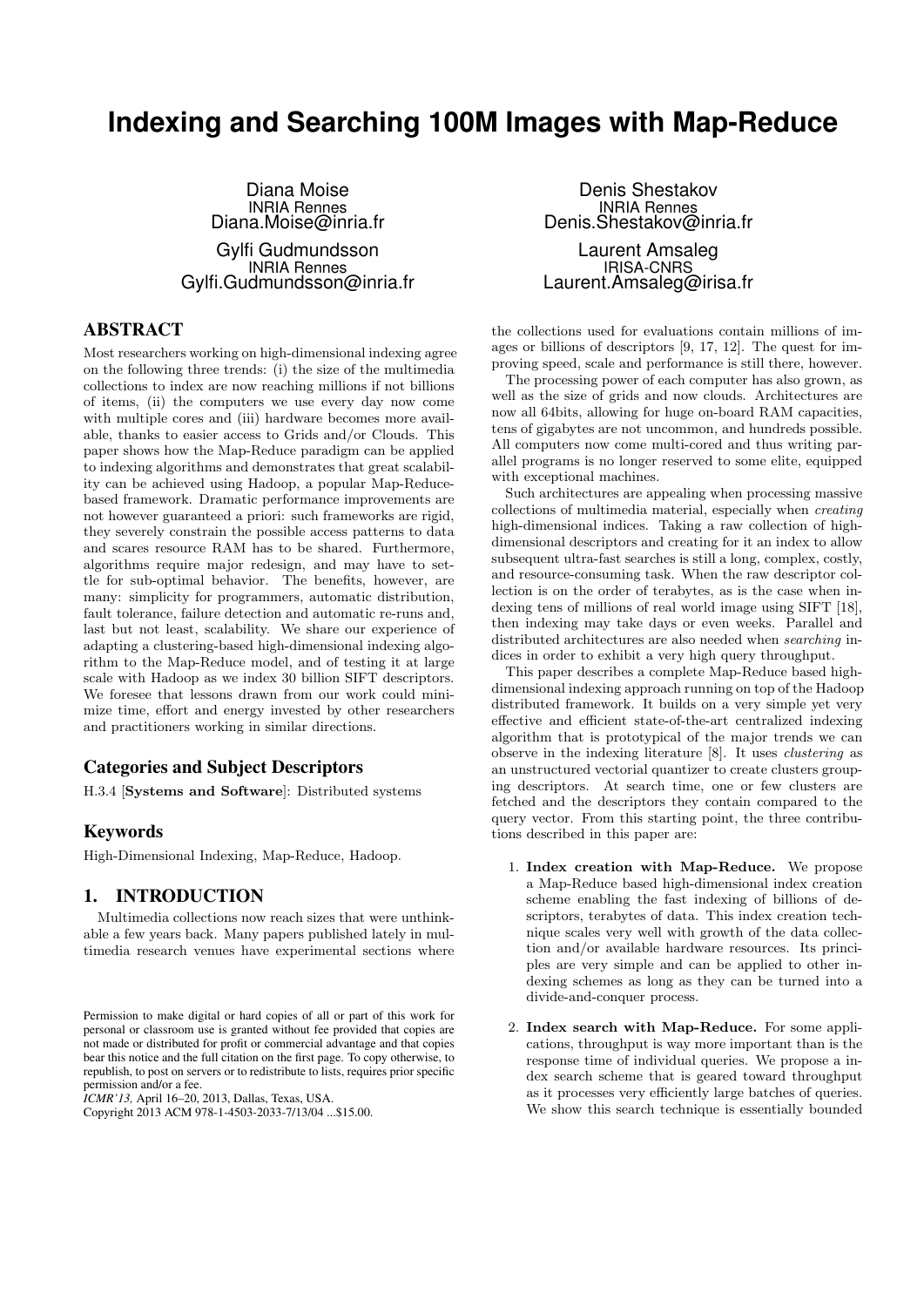by the performance of I/Os, which leaves a lot of room for possible improvements.

3. Very large scale experiments. We evaluate index creation and search using an image collection containing roughly 100 million images, this is about 30 billion SIFT descriptors or about 4 terabytes of data. The extensive experiments ran on this very large-scale dataset provide a basis for a discussion on the problems raised when managing so much data with Hadoop and a grid. We thus draw several lessons we want to share.

The paper is structured as follows. Section 2 gives the necessary background to understand the remainder of this paper. Section 3 presents the high-dimensional indexing scheme we start from and that we extend to fit with the Map-Reduce paradigm. These extensions are described in details in the Section 4. Section 5 presents the context of the experiments and implementation details. Then, Section 6 gives the performance results. Section 7 concludes.

## 2. BACKGROUND

This section briefly describes the recent evolutions in hardware making possible the use of Map-Reduce as well as distributed and parallel frameworks dedicated to grid and cloud computations such as Hadoop. We also briefly mention the state-of-art in high dimensional indexing techniques.

## 2.1 Hardware

Multi-core CPUs have been around for a long time in specialized systems. But around 2005, multi-core architectures hit the mass market and everyone could have a machine with multiple cores, by default. Today, a standard desktop has 2–4 cores, and a server has 1–4 CPUs, each with 2–24 cores.

The performance of the applications depends of course on the number of cores they use for their computations, on the nature of the computation, as well as on their access pattern to data. High-performance computing typically has complicated iterative/recursive computations using the same data, or just-created data, from one iteration to the other. Once the calculation starts from the data in memory, it proceeds and runs instructions on the data that is cached very close to the processor, requiring to access RAM only every once in a while and, when the calculation is over, to save the final result. In this case, the CPUs are kept busy while the underlying hardware is not stressed.

This is not at all the case for high-dimensional indexing and retrieval applications for which consuming data is central. All the work is data-driven, not calculus-driven. Data is fetched from disks, then installed in memory and then transfered to the processor where it does not stays that long before being moved back elsewhere. Once processed, data has to follow the inverse route at index creation time, as each data item is then typically assigned to a group of similar elements stored on disks and later used during retrieval. Data locality and the underlying hardware are therefore key for the performance of such big data applications.

#### 2.2 Map-Reduce

The Map-Reduce framework is originally by Google [4] and it is a programming model for processing extremely large datasets. It exploits data independence to do automatic distributed parallelism. The developer is tasked with implementing the Map and the Reduce functions. The input data is distributed in blocks to the participating machines using the distributed Google file system GFS [6].

When a job is launched, the system automatically spawns as many Map functions as there are data blocks to process. Each mapper reads the data iteratively as a key/value pair record, processes it and, if necessary, outputs key/value pair bound for a Reduce function. All records with the same key go to the same Reduce task. The framework thus includes a copy-merge-sort data shuffle step, where data from several mappers gets directed to specific reducers depending on their key. Once enough data is locally available to reducers, they process the records and produce the final output.

The Map-Reduce run-time environment transparently handles the partitioning of the input data, schedules the execution of tasks across the machines and manages the communications between processing nodes when sending/receiving the records to process. The run-time environment also deals with node failures and restarts aborted tasks on nodes, possibly on replicated data in case of unavailability. The framework uses as little network bandwidth as possible by processing data where it resides or at the nearest available node, paying attention to the network topology and minimizing reading over machine-rack boundaries.

## 2.3 Hadoop and HDFS

The Map-Reduce programming model has been implemented by the open-source community through the Hadoop project.Maintained by the Apache Foundation and supported by Yahoo!, Hadoop has rapidly gained popularity in the area of distributed data-intensive computing. The core of Hadoop consists of the Map-Reduce implementation and the Hadoop Distributed File System (HDFS). Hadoop is now the de-facto reference Map-Reduce implementation.

The architecture of Hadoop consists of a single master jobtracker and multiple slave tasktrackers. The jobtracker's main role is to act as the task scheduler of the system, by assigning work to the tasktrackers. Each tasktracker has of a number of available slots for running tasks. Every active map or reduce task takes up one slot, thus a tasktracker usually executes several tasks simultaneously.

When dispatching map tasks to tasktrackers, the jobtracker strives at keeping the computation as close to the data as possible. This technique is enabled by the data-layout information previously acquired by the jobtracker. If the work cannot be hosted on the actual node where the data resides, priority is given to nodes closer to the data (belonging to the same network rack). The jobtracker first schedules map tasks, as the reducers must wait for the map execution to generate the intermediate data. The jobtracker is also in charge of monitoring tasks and dealing with failures.

HDFS [22] was built with the purpose of providing storage for huge files with streaming data access patterns, while running on clusters of commodity hardware. HDFS implements concepts commonly used by distributed file systems: data is organized into files and directories, a file is split into fixedsize blocks that are distributed across the cluster nodes. The blocks are called chunks and are usually of 64 MB in size (this parameter specifying the chunk size is configurable).

The architecture of HDFS consists of several datanodes storing the data chunks and a centralized namenode responsible for keeping the file metadata and the chunk location. HDFS handles failures through chunk-level replica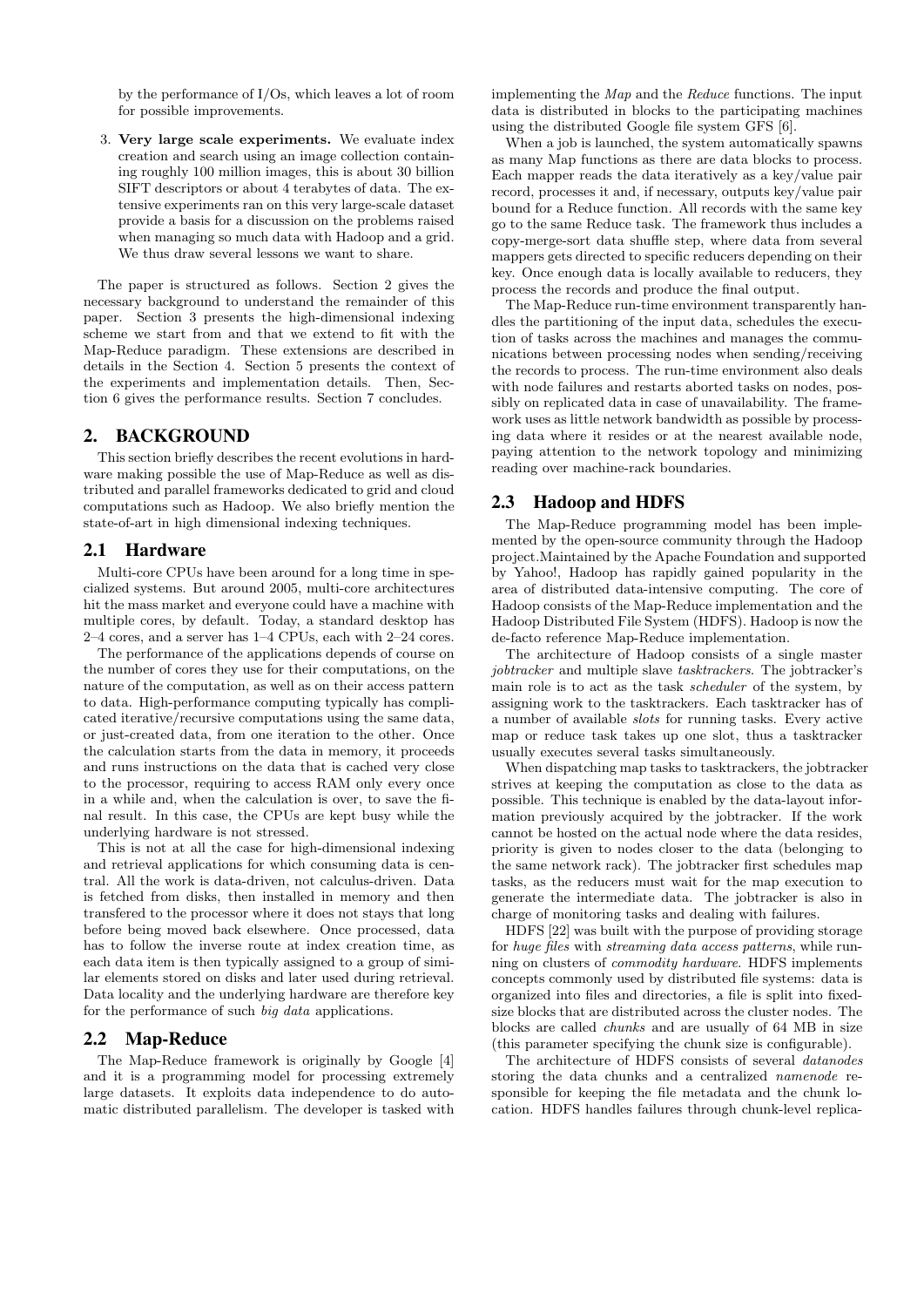tion (default 3 replicas). When distributing the replicas to the datanodes, HDFS employs a rack-aware policy: the first replica is stored on a datanode in the same rack, and the second replica is shipped to a datanode belonging to a different rack (randomly chosen).

In addition to being used in cluster computing, Hadoop is becoming a de-facto standard for cloud computing. The generic nature of clouds allows resources to be purchased on-demand, especially to augment local resources for specific large or time-critical tasks. Several organizations offer cloud compute cycles that can be accessed via Hadoop. Amazon's Elastic Compute Cloud contains tens of thousands of virtual machines, and supports Hadoop with minimal effort.

## 2.4 Image retrieval

Content-based image retrieval systems can now manage collections having sizes that could not even be envisioned years back. Most systems can handle several million images [16, 12], billions of descriptors [17, 13], or address webscale problems [5, 1]. The ImageTerrier platform [9] uses Hadoop. The scale of their system is smaller since they index about 10 million images with a bag of feature approach.

Overall, most high-dimensional indexing schemes use some form of partitioning where the data is split into little groups at indexing time, and one or few such groups are loaded and analysed at retrieval time. All indexing schemes differ by the technique they use to create groups. They typically rely on scalar quantization (such as LSH [7, 3]) or on vectorial quantization (this is VideoGoogle [23] and all its derivatives, including [9]). The algorithm we use in this paper belongs to this second category, as it is presented next.

## 3. EXTENDED CLUSTER PRUNING AS A STARTING POINT

We decided to build on top of the extended Cluster Pruning (eCP) algorithm [8] for several reasons we highlight at the end of this section. eCP is a centralized high-dimensional indexing strategy.  $eCP$  is very related to the well-known  $k$ means approach. As k-means, eCP adopts an unstructured quantization scheme to create clusters containing similar descriptors. eCP is designed to be I/O friendly as it assumes the data collection is too large to fit in memory and must reside on secondary storage.

## 3.1 Indexing and Searching with eCP

eCP randomly picks C points from the collection that are used as the representatives of the C clusters the algorithm will eventually build. C is determined from having set the average number of data points each cluster should contain. This number is called the TargetSize, ts, and  $C = N/ts$ where N is the number of points in the collection. eCP then organizes the C representatives in a multi-level hierarchy composed of L levels. The points from the data collection that remain are read one after the other, traverse the tree of representatives and are eventually assigned to the closest cluster representative at the bottom of the tree. The multilevel hierarchy allows to assign points with a logarithmic complexity. Once all the data collection has been processed, then eCP has created C clusters as well as a tree of representatives, all this being stored on disk. Note the tree of representative is rather small and can fit in main memory.

Searching with eCP requires to navigate down the tree of representatives by following the path indicated at each level

by the representative that is the closest to the query point. Then, the corresponding bottom cluster is fetched, and the distances between the query point and all the points in that cluster are computed to get the k-nearest neighbors.

eCP compensates its somewhat brutal clustering by adopting ideas from various state-of-art indexing schemes. It uses a form of soft-assignment [2, 21] while building the tree of representatives. With soft-assignment, each representative is not solely assigned to its closest parent representative, but it is assigned to its a closest representatives. Note a applies only to the tree of representatives, not to the data stored in the clusters. It also uses a form of multi-probe approach at search time as more than one cluster can be searched, as it has been proposed for LSH [19, 15]. eCP can probe the b clusters that are the closest to the query point.

## 3.2 Motivation for eCP

We port eCP to Map-Reduce and not another state-ofthe-art indexing solutions for the following reasons:

- eCP is quite representative of the core principles underpinning many of the unstructured quantization-based high-dimensional indexing algorithms that perform very well [23, 11].
- eCP is not iterative by nature while traditional indexing schemes based on k-means are. At every iteration of a k-means process, and in order to eventually converge, new representatives must be computed based on the previous round. Distributing k-means or any other algorithm that needs rounds to converge is costly as a global state must be reconstructed and propagated to all participants. Having no such rounds with eCP was a strong motivation for using this algorithm, as distributing and parallelising it were greatly simplified.
- eCP pre-calculates a representative hierarchy that is used to significantly speed-up the assignment of points to clusters. This is key for performance when data collections are terabytes sized in order to have a indexing approach usable in practice.
- eCP proved to return good quality result despite the crude process it uses to create clusters. This is shown in the experimental section of this paper.
- Due to the extreme simplicity of its search procedure, eCP indeed covers a large spectrum of existing indexing approaches. A behavior very similar to the one of VideoGoogle [23] can be obtained if instead of computing the distances to all the points in the fetched cluster(s) eCP simply returns the cluster identifier, as each cluster is indeed a visual word. It can also behave quite similarly to the vectorial variant of LSH when it processes the contents of the clusters [20]. eCP is also compatible with the best indexing solutions that are known today and that rely on some form of smart descriptor aggregation [12].

## 4. MAP-REDUCING eCP

In this section we present how can eCP be adapted to fit with the Map-Reduce paradigm. We first describe the index creation and then move to describing the search process.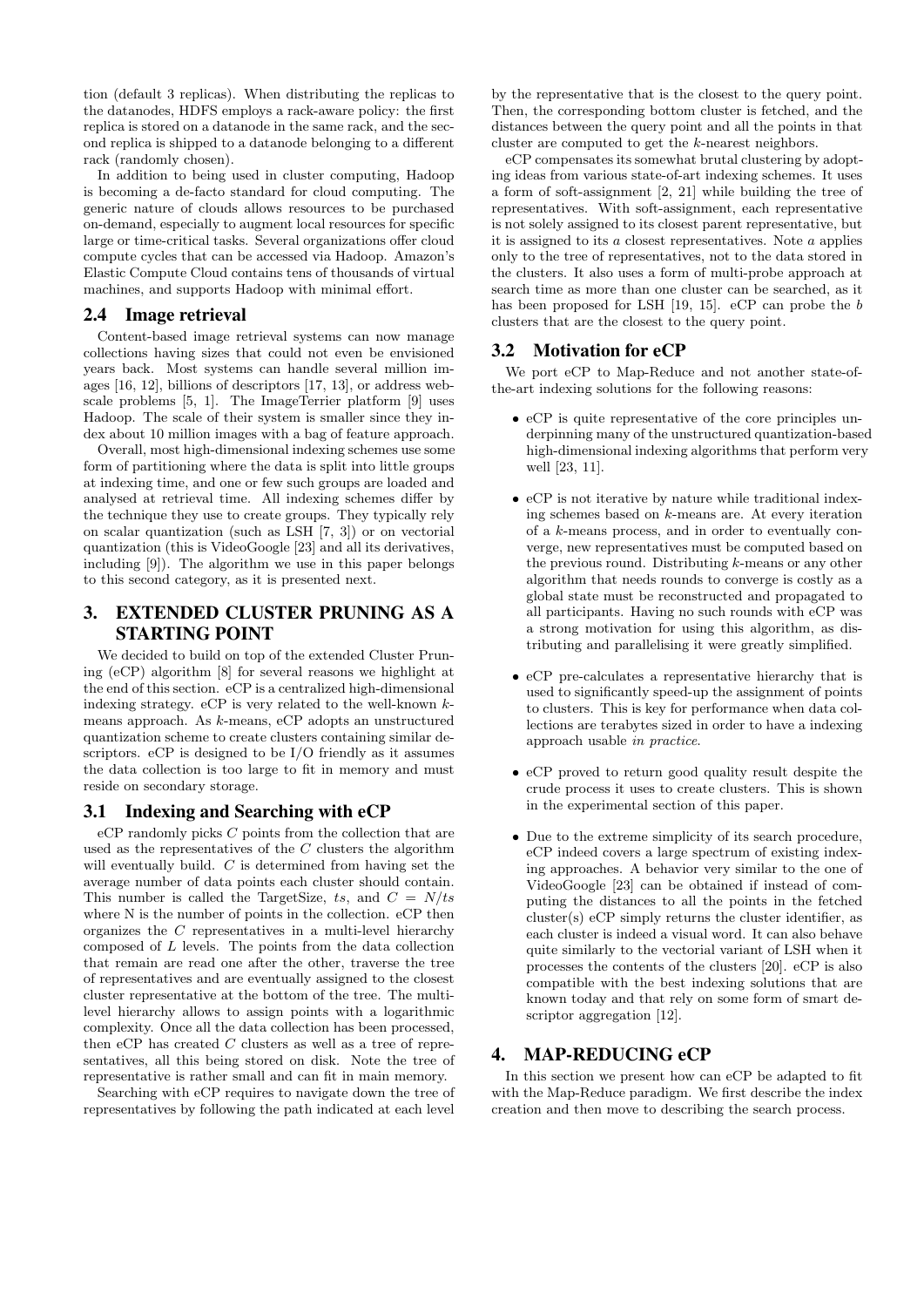#### 4.1 Index Creation with Map-Reduce

The index creation process of eCP can be split into two main phases. During Phase  $#1$ , the creation of the index tree, cluster representatives are picked from the collection and organized in a in-memory tree. During Phase  $#2$ , vectors are assigned to clusters.

Obviously, Phase  $#2$  is the prime candidate for parallelization and distribution. It is clear that chopping the entire data collection into independent parts assigned to physically distinct nodes is going to speed up the whole process.

In contrast, Phase  $#1$  is computationally cheap and requires no distribution. Therefore, picking  $C$  random points and building the in-memory hierarchy is done on a single machine once  $ts$ ,  $a$  and  $L$  have been set. The resulting hierarchy of representatives is then sent to the various nodes involved in the construction of the index. Each node will use this hierarchy to assign its subset of the data collection to clusters. Results will be consistent across nodes as the hierarchy is identically replicated everywhere.

Map tasks do the assignments. Each mapper loads the representative hierarchy and clusters the data by readingassigning-emitting every descriptor in it's block of data. The key emitted is the identifier of the cluster the descriptor is assigned to.

Reduce tasks receive records grouped and sorted on their cluster identifier from the shuffle. All reducers do is to propagate to disk the data they receive to form the bottom level of the index, i.e., the clusters themselves. Note some bookeeping is needed to keep track of cardinalities, etc.

#### 4.2 Search with Map-Reduce

The Map-Reduce abstraction is geared towards efficiently streaming multi-megabyte blocks of data to map tasks. Such behaviour is quite opposite to the one of an indexing system that rapidly returns the points from the collection that are the most similar to the query point. In this case, a very small percentage of the indexed data is read from disks, one or few clusters at most. This, in turn, optimizes the response times of each query. Other applications need throughput, where sacrificing individual query response time is acceptable so that multiple queries can be run simultaneously. Copyright infringement applications typically need throughput.

Being a batch processing framework, Map-Reduce is not designed for answering individual queries, but is well suited for processing massive batches of queries. A batch is typically in the range of  $10^4$ - $10^7$  query descriptors extracted from the associated images. It is easy to reorder query descriptors in a batch according to the cluster identifiers into which each query points falls, clusters being subsequently used for searching for the k-nearest neighbors. Such scheme minimizes the disk I/Os: one cluster fetched in memory is read only once and used to answer all the query descriptors in the batch that match with this cluster.<sup>1</sup>

All mappers receive the whole query batch with query descriptors ordered by cluster identifiers, and start to process their blocks of data. All blocks are read, but their contents is processed only if points they contain belong to the clusters needed by at least one query descriptor from the batch. Batching consumes RAM at each mapper since they have to maintain several  $k$ -nn tables for all the query points con-

cerned with the current cluster under analysis. Tables can be deallocated when map tasks cross cluster boundaries, and a series of records are emitted. Special care must be taken when a single cluster spans more than one data block.

Overall, the cost for processing a batch is either entirely dominated by the cost of reading all data blocks, or dominated by the CPU for distance computations if the batch is really large or if there are very many points in each cluster.

## 5. CONTEXT OF THE EXPERIMENTS

The experiments were carried out on the Grid'5000 [14] testbed. The Grid'5000 project is a widely-distributed infrastructure devoted to providing an experimental platform for the research community. The platform is spread over ten geographical sites located through the French territory and one in Luxembourg. We could get access to the machines belonging to the Rennes site only.

## 5.1 Datasets, Queries and Ground-Truth

The dataset we used in our experiments has been created for the Quaero project.<sup>2</sup> One of the Quaero partners, Exalead, collected roughly 100 million images by harvesting the Web. To limit the size of data and to facilitate sharing among the partners in the Quaero project, images have been resized to only 150pixels on their largest side. SIFT descriptors were then extracted from these images, resulting in about 30 billion descriptors, i.e. 300 SIFT descriptors per image on average. To best of our knowledge, this image collection is one of the largest collections encountered in the content-based retrieval literature.

To evaluate the quality of indexing, we used that data collection as a distracting dataset into which we have drown the well studied INRIA Copydays evaluation set [10]. We resize Copydays images to the same size as our distractors and then use a copyright violation detection scenario, where we include 127 original images in our indexed database and use the associated 3055 generated variants (crop+scale, scale change+jpeg compression and manually generated strong distortions such as print-crumple-scan) as the queries. We then simply count how frequently the original images are returned as the top result. Many query images are visually such that only a very small number of SIFT descriptors can be extracted from their contents, e.g., 1% of the images have less than 8 descriptors. Finding the original images from their modified versions is therefore sometimes very challenging. Getting 100% accuracy is impossible as some image variants have zero SIFT descriptors (too dark e.g.).

#### 5.2 Implementation Details

Several implementation details must be clarified to know how eCP works with Map-Reduce and Hadoop.

Preparing the dataset. The descriptors extracted from the image set are stored as binary files comprising records of 132 bytes; each record defines a descriptor and consists of a 4-byte integer for the image identifier followed by the 128 bytes of the actual descriptor. Overall, the 30 billion descriptors occupy just below 4 TeraBytes on disks. We first implemented a conversion mechanism creating SequenceFiles from binary data. A SequenceFile is a Hadoop-specific data

<sup>&</sup>lt;sup>1</sup>Hadoop reads only once all the data blocks, so grouping query descriptors per cluster is compulsory in this work.

<sup>2</sup>Quaero is a research and innovation program adressing automatic processing of multimedia and multilingual content.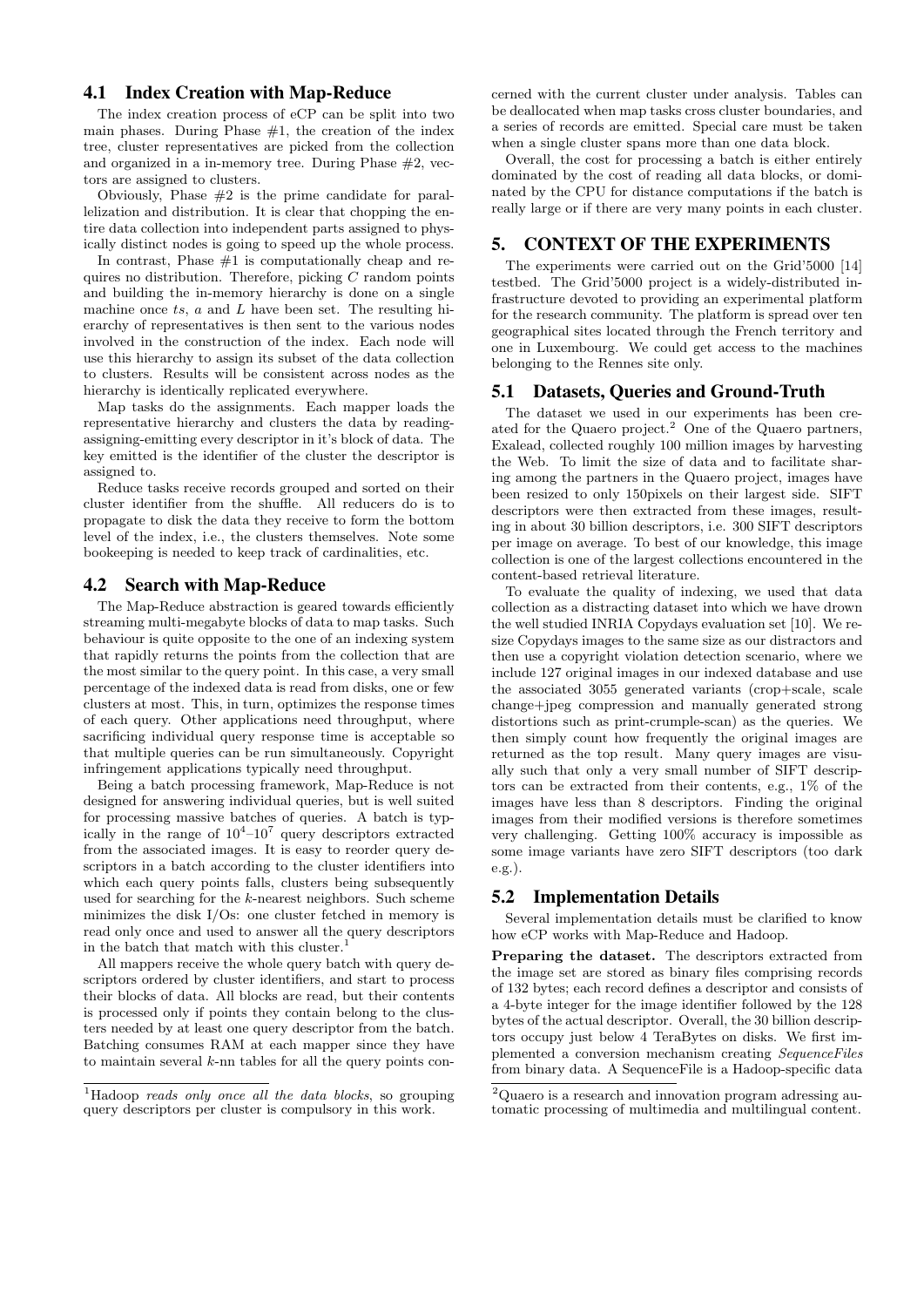file employed for dealing with binary data. It consists of a header and one or multiple records. The header contains metadata that HDFS uses to parse the records. The records in a SequenceFile are fixed-sized and are defined as a single key-value pair. Several features (such as support for block compression and sync markers allowing to seek to the boundary of a record) make SequenceFiles an optimal choice for processing binary data with Hadoop. The descriptor conversion to SequenceFiles in HDFS creates records with the image identifier as the key, and the descriptor as the value.

Building the tree of representatives. We developed a Java implementation of the creation of the index tree containing cluster representatives. This tree of representatives is built outside Hadoop and serialized to a file subsequently used for clustering the data collection.

Creating the index: clustering. The clustering process assigning points to cluster representatives uses the index tree to efficiently discover the cluster each point belongs to. The Hadoop application consists of a map function that loads the tree of representatives and then reads the block of data it has to process. Each point from this block traverses the index tree until its closest cluster representative is known. Then the map task emits a *(cluster-id, point)* and loops. The reduce function simply outputs in SequenceFiles the records received from the mappers. It is key to realize the index tree is loaded by each map task at startup time. The tree will thus be loaded as many times as there are map tasks needed to complete an entire Hadoop job execution.

Searching batches of queries. A batch contains a very large number of query descriptors. Before being used to search the index, the query descriptors are reordered according to the identifier of the cluster each query points falls into. To do this, each query descriptor traverse the tree of representatives until it hits the bottom level, at which point the cluster identifier is known. To keep track of these identifiers for every query descriptor we build a lookup table. This table is created outside Hadoop and sent to every map task when a batch search is fired.

When spawned, mappers start by loading the lookup table.<sup>3</sup> A mapper then receives its block of data. It then finds in its block the records having any of the cluster identifiers existing in the lookup table. Only those records are subsequently used for distance calculation. It is possible that not all records of a block are used because (i) it is unlikely all query points of one batch will fall into distinct clusters, (ii) there are typically much more clusters than query points in a batch, (iii) a block typically contains several clusters. Mappers emit  $k$ -nn results.

## 6. PERFORMANCE RESULTS

After having presented the experimental setup, this section gives the performance results for running the index creation process on Hadoop. We then move to the performance of the batch search.

## 6.1 Experimental setup

We could have access to 129 nodes belonging to our local grid infrastructure. The nodes form three clusters, each composed of identical machines, as it is reported in Table 1.

| Cluster<br>id     | #Nodes | $\#\mathrm{CPU@Freq}$ | $\#\text{Cores}$<br>/CPU | <b>RAM</b> | Local<br>Disk |
|-------------------|--------|-----------------------|--------------------------|------------|---------------|
| Ch                | 64     | $2$ Intel@2.50GHz     |                          | 32GB       | 138GB         |
| Cl <sub>2</sub>   | 25     | $2$ Intel@2.93GHz     |                          | 24GB       | 433GB         |
| $\text{\rm Cl}_3$ | 40     | $2$ AMD@1.70GHz       |                          | 48GB       | 232GB         |

Table 1: Cluster Configurations.

| $\%$ age | $\#\mathrm{Imgs.}$ | #Desc.               | Data<br>Size |      |   | Index<br>Size  |
|----------|--------------------|----------------------|--------------|------|---|----------------|
| 10%      | 10M                | $3.3 \times 10^9$    | $0.5$ TB     | 652K |   | 193MB          |
| 20%      | 20M                | $7.8 \times 10^9$    | 1.0TB        | 1.5M |   | 461MB          |
| $100\%$  | 100M               | $30.2 \times 10^{9}$ | 4TB          | 6M   | 5 | $_{\rm 1.8GB}$ |

#### Table 2: Index Configurations.

While each cluster has a highly connective internal network, inter-cluster bandwidth is limited. In practice, some of 129 nodes may be down at any given point of time. The Hadoop framework was deployed as follows: the namenode, jobtracker and the job client are each on a dedicated machine, while the other nodes serve as both datanodes and tasktrackers.

At the level of HDFS, we use the default replication factor of 3 for the input data. In addition to facilitating the tolerance of faults, data replication favors local execution of mappers and minimizes the number of remote map executions, this being key for performance. We however typically set the output replication factor to 1 only. A larger value adds a substantial overhead to the running time because one replica goes to a remote rack. That cost becomes significant given the size of our data set.

To facilitate the experiments as well as to get a better understanding of the scalability issues, we indexed images subsets containing roughly 10% and 20% of the entire collection in addition to indexing the full 100M images. Details on the resulting configurations are reported in the Table 2. In all cases,  $a = 3$  when soft-assigning the representatives in the index tree; this does not apply to data in clusters, see Section 3.1. The value of  $ts$  is also the same when indexing each (sub-)set, it is set  $ts = 5,000$ . This gives clusters containing 5,000 points, occupying 645KB, on average. On the one hand this creates quite a lot of clusters, on the other hand, each is quick to analyze at searching time. ts and the number of descriptors in each set to index give  $C$ , and  $L$  is set such that the cost of traversing the tree of representatives stays roughly the same across the configurations.

## 6.2 Index Creation

This section reports the performance results for running the index creation process on Hadoop, while increasing the data set from 10M to 100M images. For these experiments, the chunk size at the level of HDFS was set to 128 MB, as recommended by Hadoop, when dealing with large data.

#### *6.2.1 Exp. #1: 10M images, 3.3B Descs., 0.5TB*

The first experiment indexes 10% of the image collection, i.e., about 10 million images, 3.3 billion descriptors, 0.5 Tera-Bytes of data. This corresponds to the first line of Table 2. With this setting, 3,478 map tasks are to run—this is determined by Hadoop from the number of data blocks needed to store the raw descriptor collection. For this experiment, we configured Hadoop such that each node run simultane-

<sup>3</sup>When a batch is very large, then this table consumes a lot of memory. Partial loading of the table is work in progress.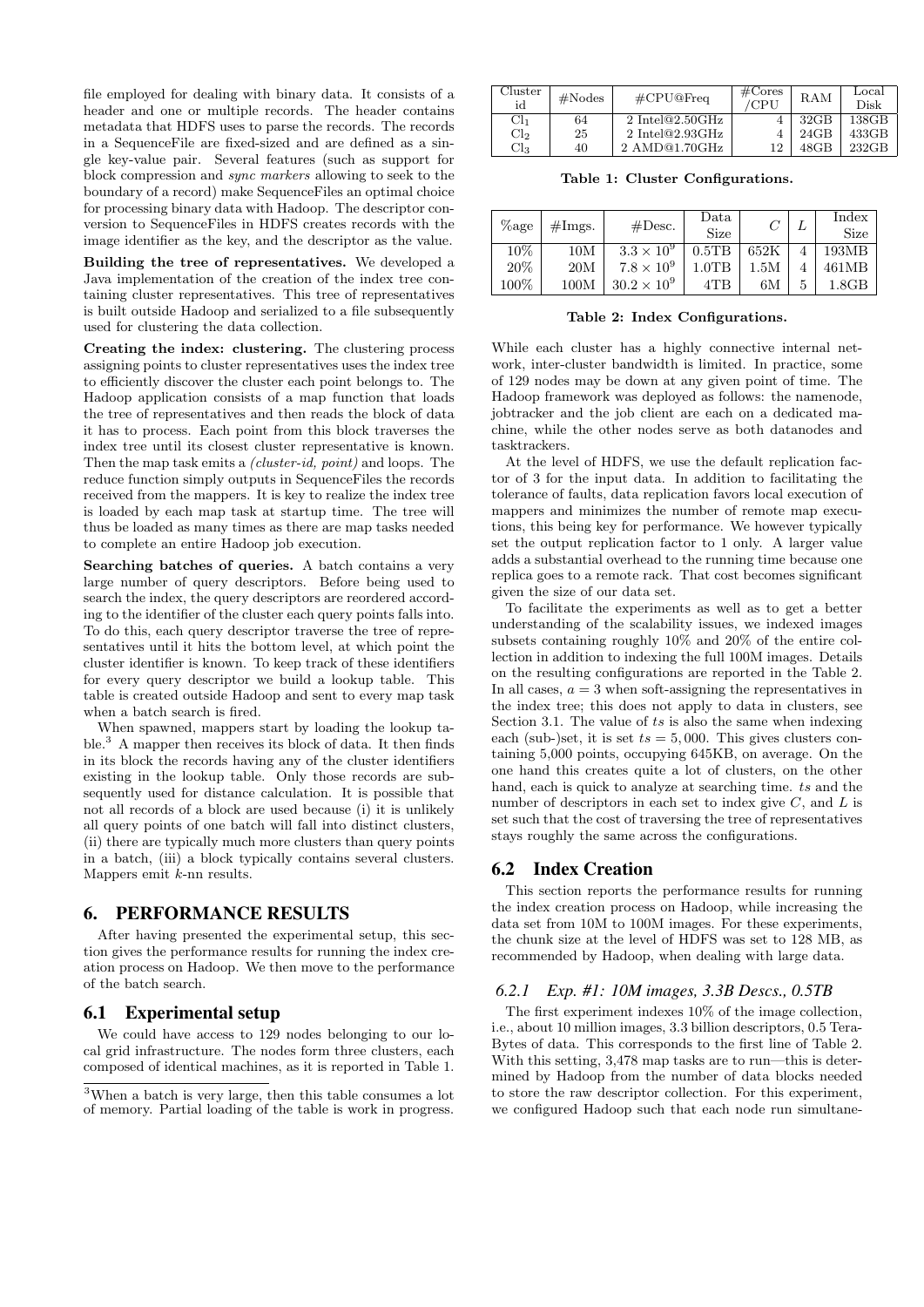ously up to 8 mappers and 2 reducers. We used 20 to 50 processing nodes belonging to the  $Cl<sub>1</sub>$  cluster.

For all execution rounds, we checked the logs created during runs and observed that most of the map tasks were executed locally (only 20-40 out of 3,478 map tasks read remote blocks of data); this is a consequence of having set the replication factor to 3 for the input data, enabling Hadoop to favor most of the time local task execution. Replication is important for performance. We observed a 10% increase of the response time when setting the replication factor to 1 for the input data.

We now turn to the time it takes to complete the creation of the index. The measurements are reported in Table 3. The second column of this table gives the average time it takes to create the index when varying the number of nodes. Of course, the more nodes, the faster each terminates. The third column shows the total work where the times for all nodes are summed up. Several comments are in order. First, having no increase is a sign of having a global system that scales. Second, it is rather surprising to observe the work decreases as the number of nodes increases. This is a direct consequence of some of the Hadoop architectural design decisions colliding with the specific characteristics of our application: (i) the total number of map tasks to run is determined from the data collection size divided by the size of a block (128MB here, resulting in running 3,478 map tasks); (ii) the total number of map tasks is totally independent from the number of nodes used to run the entire job; (iii) a new map task is spawned every time a new block of data is to process; (iv) at spawning time, a map task has to load whatever auxiliary information it needs to correctly process the data in its block (in our case, the tree of representatives, 193MB to load every 128MB of data to index!).

It thus results that every map task has to load the tree of representatives. Spawning a mapper thus includes a fixed overhead for reading the tree of representatives. This tree is loaded again and again, even by mappers running on the same node. Overall, a large fraction of the differences in running time can be explained by considering the number of loads of this tree that can happen in parallel. With 50 nodes, more parallelism is possible, thus the overhead is less prevalent and the work diminishes compared to 20 nodes. It is also likely this data gets better cached when used that frequently with 50 nodes.

**Lesson**  $#1$ . Performance are hurt when two conditions are met: (i) the data collection occupies many blocks, hence many map tasks have to be run, and (ii) each map task need to load a lot of auxiliary information at startup time. It is key to reduce as much as possible the overhead payed by each map task at spawning time. One possible option is to increase the size of the blocks of data to a value that is significantly larger than the ones recommended by Hadoop, typically 64MB or 128MB. Setting this to 512MB or few GB in turn reduces the number of map tasks to spawn and thus reduces in proportion the time wasted when each map task starts. Note, however, that big data blocks may cause some nodes to run out of disk space as the temp area buffering the data produced by mappers and consumed by reducers fills up faster when blocks are big. We kept using 128MB blocks for this reason. It is also useful to compress as much as possible that auxiliary information to reduce its load time and to generously replicate it across the system to avoid disks/network hot-spots.

| $\#\text{Nodes}$ | Time(min) | Work(min) |
|------------------|-----------|-----------|
| 20               | 149.3     | 2,986     |
| 30               | 95.7      | 2,871     |
| 40               | 61.8      | 2.472     |
| 50               | 45.2      | 2.260     |

Table 3: Indexing 10%, varying number of nodes.

#### *6.2.2 Exp. #2: 20M images, 7.8B Descs., 1.0TB*

The second experiment indexes 20% of the full set, that is 1TB of data, about 20 million images and 7.8 billion descriptors. This gives 8,178 map tasks to run. We extended the deployment setup and used 57 nodes from  $Cl_1$ , 15 from  $Cl<sub>2</sub>$  and 36 from  $Cl<sub>3</sub>$ , for a total of 108 nodes. Here again, 3 nodes are dedicated to managing the system, leaving 105 tasktrackers nodes. The system is again set to using, per machine, at most 8 slots for mapping and 2 for reducing.

Aside the obvious differences in the hardware and the size of the data set used here, we must highlight a key difference this experiment has with respect to the previous one indexing 10% of the dataset. Here, the tree of representatives used to guide and do the assignment of points is much larger. It uses about 1.5M representatives. Not only this occupies a lot more RAM (461MB), but it takes longer for each mapper to load from disks that tree in memory and to create the data structure for subsequent assignments. It also means more distance calculations are needed to assign a descriptor as there are more representatives eventually guiding to a larger number of clusters. For these reasons, the overall work for clustering this dataset is significantly larger than it is in the case of the previous experiment.

Here, with 108 nodes, it takes 71 minutes to complete the indexing and the total work amounts to 7,455 minutes. This increased amount of work is also in part caused by the uneven distribution of the representatives in the tree, from one level to the other. Therefore, a large fraction of the data traverses rather dense branches of the tree of representatives, which, in turn, requires to do more distance calculations to find the closest representative guiding to the next lower level.

#### *6.2.3 Exp. #3: 100M images, 30.2B Descs., 4TB*

The third experiment indexes the full dataset using 108 nodes. With this configuration, the tree of representative is large as it uses more than 6 million data points to accommodate with the 30.2 billion descriptors to cluster. The tree occupies roughly 1.8GB in RAM.<sup>4</sup> This forced us to reduce the number of map tasks per machine to 4 only as otherwise not enough RAM was available for each mapper.

With this setting, it took about 10 hours to cluster the entire data set. A careful analysis of the logs shows that 99% of the reduce tasks where completed after 520 minutes, and the remaining 1% reduce tasks completed after 80 additional minutes. The reason behind this behavior is in part the uneven distribution of points to clusters.

But there is another explanation to this response time. Finely analyzing the data collection, we discovered that it contains hundred thousands of identical distracting images that turn out to come from a small set of explicit web sites having different URLs redirecting to a unique point. This

<sup>4</sup>Note 1.8GB of auxiliary info have to be loaded every 128MB of data to cluster! This encourages using significantly larger block sizes, see Lesson #1 above.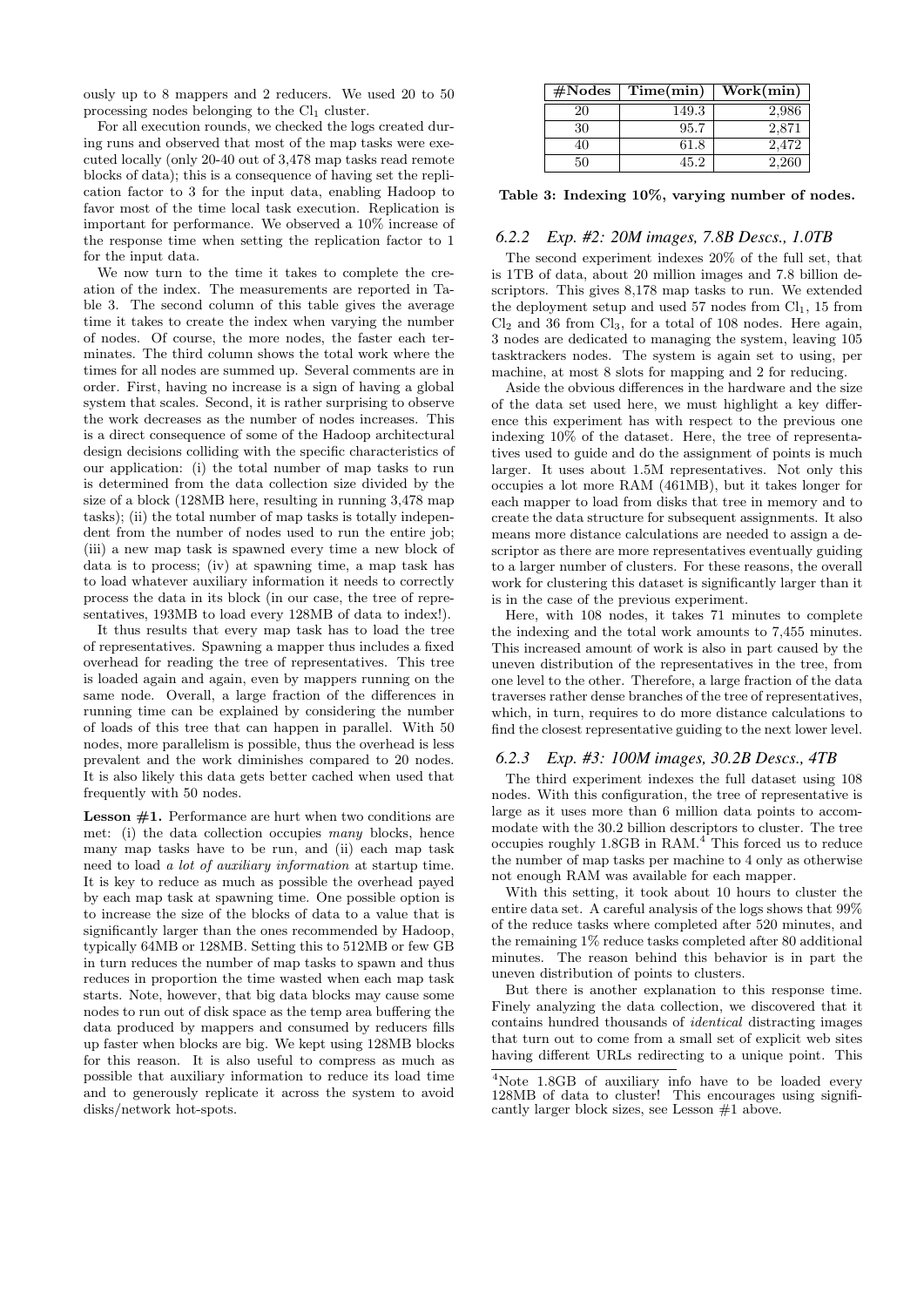is unfortunate, but it is a good example of what happens in the real world when indexing images. It would have been possible to filter these images but this would have required a specific ad hoc process we will integrate in the future. The direct impact of so much duplicates is that there is a small set of clusters into which the descriptors of these images accumulate, creating very large, unbreakable clusters, and writing them to disks takes a lot of time.

**Lesson**  $#2$ **.** Hadoop's map tasks are completely independent and each require to load the tree of representatives. When this auxiliary information is large, then each map task consumes a significant portion of the RAM available on a node. In turn, it means map tasks are unable to run inside every available core in a node, because there is not enough RAM. It is unfortunate to waste some of the processing power leaving cores idle because there is no way to share data, even read-only data (as is the tree of representatives) between map tasks running on the same node. This observation suggests for application programmers to implement multi-threaded map tasks. This is way more complicated to program but it is one option for using all the processing power of nodes while circumventing Hadoop's inflexible architecture. With multi-threaded map tasks, a single task would load the auxiliary data only once and then would process its block of data faster thanks to its multiple threads running on multiple cores. In the case of this experiment with the full data set, one single map task could then use up to 6 threads processing data in parallel on  $Cl_3$ , overall keeping the 24 cores constantly busy, instead of using only 4 cores now.

## 6.3 Batch searching

This section reports the performance results obtained when searching the full data collection with batches of query images. The images in the batch are the 3,055 variants from the Copydays evaluation set. The results are expressed both in terms of response time and search quality. Response time wise, we record the time it takes to complete the query batch using the 110 nodes, almost as in Exp.  $\#2$  and  $\#3$ . Quality wise, we search for the 20 nearest neighbors of each query point computed from the query images. There are just below 1M query points in the batch. Each nearest neighbor votes for the image from the indexed collection it belongs to, and the votes are aggregated to eventually return the identifiers of the most similar images. We have a rather strict success criterion for searching: the search succeeds if and only if the original image identified from its query quasi copy has rank 1; the search fails otherwise. The percentages given when discussing quality thus correspond to counting the number of times original images are ranked first.

The lookup table built from the descriptors in a batch (see Section 5.2) is stored as an HDFS file read by all search mappers when they are spawned. It takes about 3 minutes to build this lookup table on a single core outside Hadoop. The lookup table file is replicated three times to reduce contention when mappers access it. The block size for the indexed data is 128MB, with hence 33,483 mappers to run. To avoid remote reads, we replicated the indexed data in HDFS using a replication factor set to two.

#### *6.3.1 Exp. #4: Time and Quality, 100M images*

Searching the entire batch took 1,623 sec. on average, or just over 27 minutes. This gives an average processing



Figure 1: Search Quality, Copydays evaluation set

time per image of under 530ms. Figure 1 shows the quality results of the search. This figure plots for every family of variants the percentage of original images found at rank 1. It also plot the average percentage across all variants at the far right end of the Figure. Note for comparison we also measured the quality when indexing 20% of the data collection (see Exp. $#2$ ). From the Figure, it is clear that eCP returns high quality results, except for some severely attacked images such as when 80% of the image is cropped and then it is rescaled to its original size, or when strong manual variants are applied. Note, we count as search failures the cases when no descriptor can be computed on the query images (this happens for 6 variants). It is interesting to observe search quality does not significantly degrades when the size of the distracting dataset increases. Overall, 82.68% of Copydays variants are found when drowning them in 20M images, and we find 82.16% of them when drown in 100M images. This is a clear assessment that eCP is a very viable indexing technique.

#### *6.3.2 Discussion*

Aside the experiment described above, we have done many other performance evaluations varying several parameters. We briefly report the key results we found.

**Lesson**  $#3$ **.** Most of the mappers read the data locally, only about 1% of remote reads were observed. This is again the case for setting the replication factor to a value above 1. We have not seen any major performance improvement for any value  $> 2$ . In contrast, maintaining a single copy of the indexed data causes roughly 8 to 10% remote reads, hurting performance. Rack awareness and replication are good for performance, and not only for coping with failures. Note, we experienced several nodes failures and happily observed that Hadoop re-ran tasks, eventually completing the runs.

**Lesson**  $#4$ **.** We have re-blocked the indexed data before running the search to see the impact of using larger blocks, as suggested earlier. When setting the block size to 512MB, we observed a dramatic response time improvement when using batches containing roughly 12,000 images (roughly 3.7M descriptors). Times decrease down to roughly 1,500 seconds (instead of 3,500 when blocks are 128MB), simply because there are only 8,808 mappers loading the lookup table (its size is roughly 1GB) instead of more than 33,000. This is really making a case for using larger blocks.